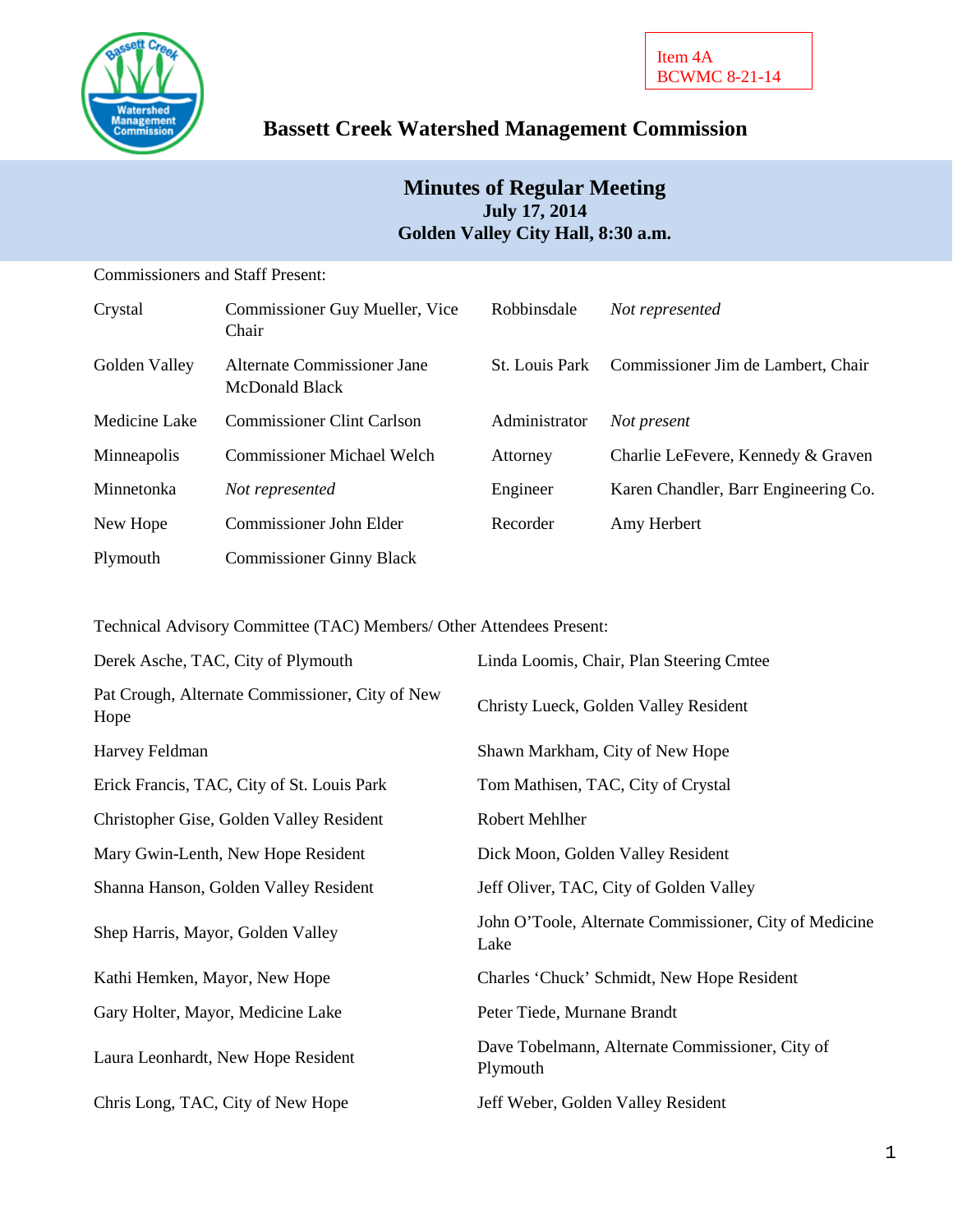#### **1. CALL TO ORDER AND ROLL CALL**

On Thursday, July 17, 2014, at 8:34 a.m. in the Council Conference room at Golden Valley City Hall, Chair de Lambert called to order the meeting of the Bassett Creek Watershed Management Commission (BCWMC) and asked for roll call to be taken. The Cities of Minnetonka and Robbinsdale were absent from the roll call.

#### **2. CITIZEN FORUM ON NON-AGENDA ITEMS**

New Hope resident Chuck Schmidt brought forward the status of the holding pond located at  $36<sup>th</sup>$  Avenue North, west of the Twin Cities West Railroad line, and south of Winnetka Village. He reported that the pond is full of silt and sediment and that the outlet for the pond is 90% blocked with grass and logs. Mr. Schmidt noted that the design of the outlet is probably not designed for best function because there isn't anything in place to catch the debris. He requested a solution to the issues and suggested dredging the pond and to reduce sedimentation with rip-rap.

TAC representative Tom Mathisen provided comments and said that the City of Crystal can take a look at the pond. Engineer Chandler asked if the pond is in-line with the North Branch of Bassett Creek. Mr. Mathisen said yes. Commissioner Welch recommended that the Commission add a discussion of in-line sedimentation issues to a future Commission meeting. There was discussion about referring the issue to the City and requesting that the City update the Commission Administrator on the status.

Commissioner Mueller said that he agreed that having the Commission Administrator and City Engineer work to figure out the project scope and roles of the City and Commission in this case. Commissioner Welch said that he sees three categories of issues including: sediment when it is in the flow of the creek, other public facilities, and areas of sedimentation that are on private properties. Mr. Asche added that the Joint Powers Agreement allows for a lot of different ways to get such projects done and they don't need to be exclusively city projects or Commission projects. The Commission agreed to refer the issue to the City and to have the Commission Administrator and the City look at the issue and report back to the Commission.

### **3. AGENDA**

Chair de Lambert added to the Consent Agenda the ordering of a public hearing for the Commission's September 18 meeting and the direction to staff to notice the hearing. Commissioner Black moved to approve the agenda as amended. Commissioner McDonald Black seconded the motion. Upon a vote, the motion carried 7-0 [Cities of Minnetonka and Robbinsdale absent from vote].

#### **4. CONSENT AGENDA**

Commissioner Welch requested the removal of item 4D – Approval to request extension of Clean Water Fund grant for 2012 Main Stem Restoration Project. Chair de Lambert said that the item would be added to the agenda as 5E. Alternate Commissioner Jane McDonald Black moved to approve the Consent Agenda as amended. Commissioner Black seconded the motion. Upon a vote, the motion carried 7-0 [Cities of Minnetonka and Robbinsdale absent from vote].

[The following items were approved as part of the Consent Agenda: the June 19, 2014, Commission Meeting minutes, the monthly financial report, and the payment of the invoices]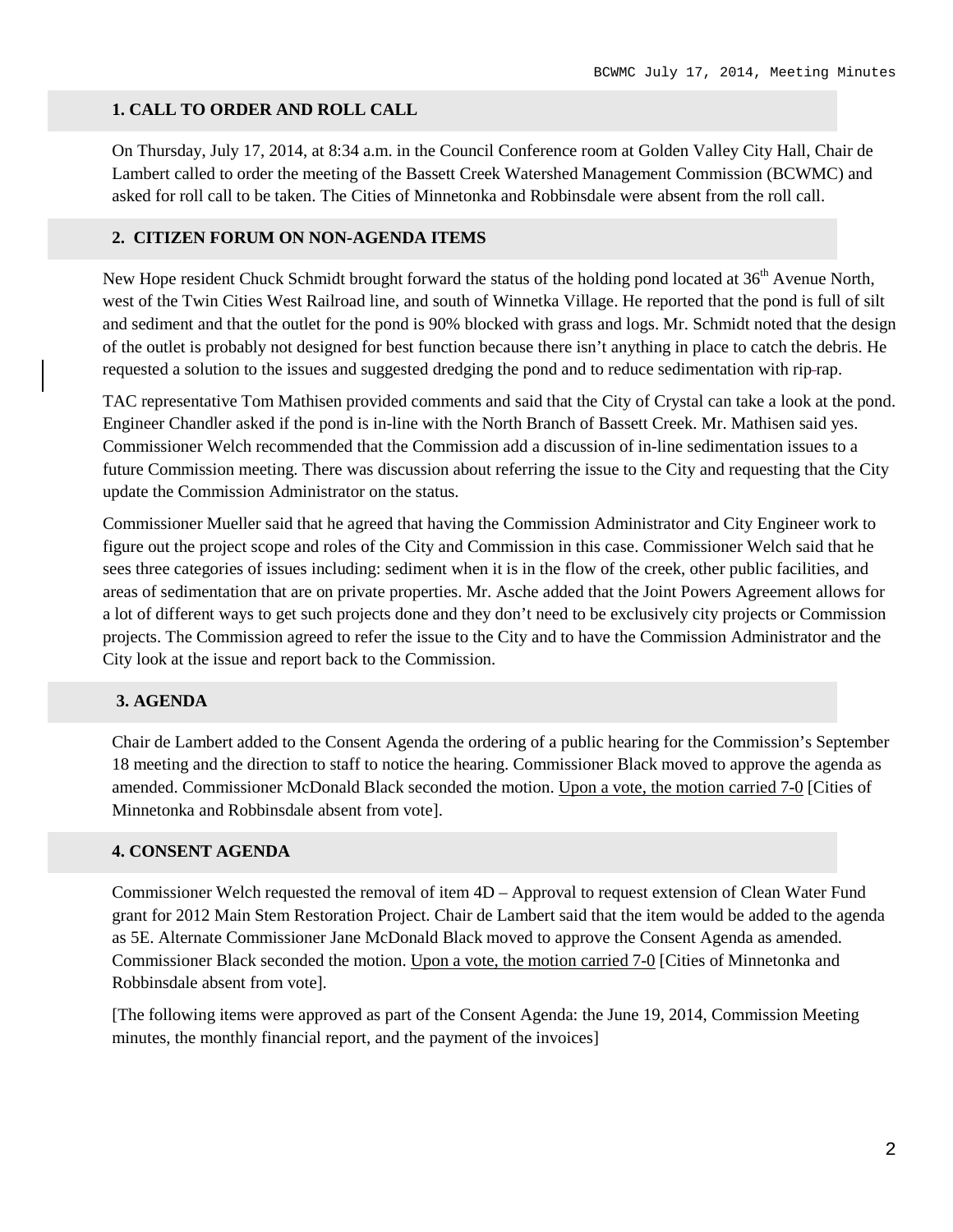The general and construction account balances reported in the Financial Report prepared for the July 17, 2014, meeting are as follows:

| <b>Checking Account Balance</b>               | \$685,393.47       |
|-----------------------------------------------|--------------------|
| TOTAL GENERAL FUND BALANCE                    | \$685,393.47       |
| TOTAL CASH & INVESTMENTS ON-<br>HAND (7/8/14) | \$3,068,173.65     |
| CIP Projects Levied – Budget Remaining        | $(\$2,865,645.33)$ |
| <b>Closed Projects Remaining Balance</b>      | $(\$202,528.32)$   |
| 2013 Anticipated Tax Levy Revenue             | \$8,756.59         |
| 2014 Anticipated Tax Levy Revenue             | \$428,419.00       |
| <b>Anticipated Closed Project Balance</b>     | \$639,704.41       |

### **5. BUSINESS**

#### **A. Status of Amendment to Joint Powers Agreement**

Chair de Lambert announced that eight of the nine cities have signed the Joint Powers Agreement Amendment. He reported that the ninth is the City of Minneapolis and from his understanding it is expected that the City of Minneapolis will sign it. Golden Valley Mayor Shep Harris welcomed everyone to Golden Valley City Hall and thanked them for coming to the meeting as well as for their time volunteering. He thanked the City of Medicine Lake for its hard work on this issue of the JPA amendment and thanked the other member cities' members and council people for their work.

Mayor Harris summarized the discussions with the Medicine Lake city council at the Medicine Lake city council meeting and summarized the outcomes of the conversation. He reported that the cities of Plymouth and Medicine Lake are going to continue with discussions regarding a possible study of Medicine Lake water levels.

Mayor Harris also stated that Golden Valley has now looked reflectively at the JPA amendment process and realized that its city council didn't stop to discuss issues that other BCWMC members were having. He thanked Medicine Lake Mayor Holter for bringing issues to Golden Valley's attention. Mayor Harris said that the Golden Valley city council will be conducting a work session with Mayor Holter in order to talk about the issues and interests of Medicine Lake, including recreation. Mayor Harris stated that he sees this as an opportunity to work better among cities and to hear and understand concerns of cities in the region. New Hope Mayor Kathi Hemken stated that when a mayor is frustrated and is saying that no one is listening, it either means that no one is listening or that the mayor isn't getting the answer the mayor wants. She said that when a mayor isn't getting the answers he or she wants then the member cities should step up as a group and find out how to help. Mayor Hemken said that as a group, this JPA organization can help Medicine Lake to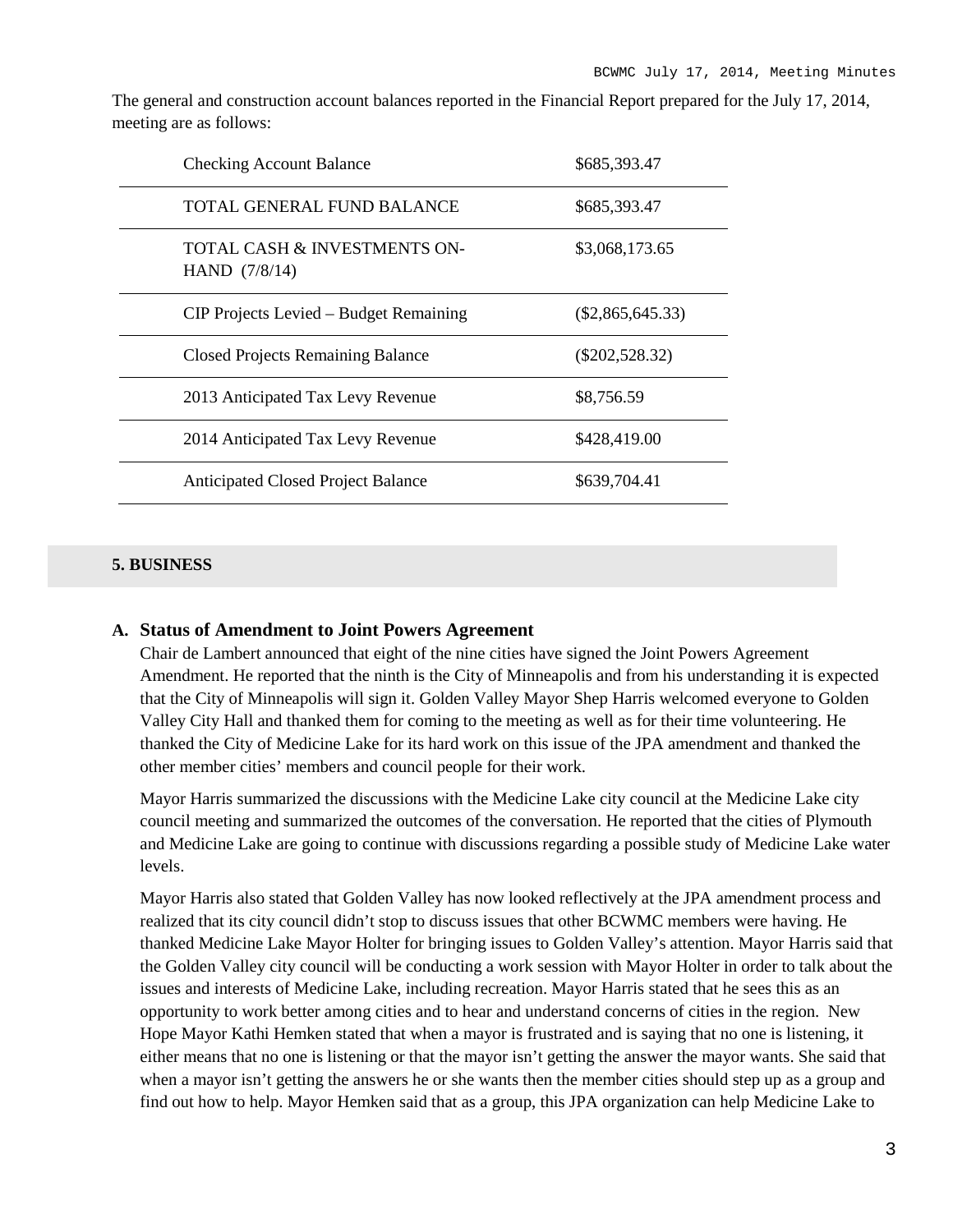understand either that this organization ca fix this problem or help them to go someplace else for information or help.

Medicine Lake Mayor Holter thanked everyone for helping the City of Medicine Lake.

Commissioner Welch expressed his appreciation that the BCWMC and its activities are now on the radar of more people and that those people recognize the vested interested in those activities. He raised the topic of the watershed's Next Generation Plan and said that the Commission has an ongoing planning process for the 10 year plan, which is the place to discuss activities and priorities of the Commission. He said the Commission can use all of the input it can get for the 10-year Plan, but he would be very anxious if separate dialogs are started about it outside of the planning process. Commissioner Welch also provided an update on the status of the City of Minneapolis' signing of the JPA amendment.

Chair de Lambert summarized the Commission's Next Generation Plan and the process the Commission is currently undertaking with it.

Alternate Commissioner O'Toole noted that the Commission is a cooperative association of member cities and if the member cities want to take the involvement up a level, then they can do so. He said that Plymouth, Golden Valley, and New Hope make up about 80% of the residents and property values in the watershed and if they want to step up their involvement in the leadership on issues affecting the watershed, then it is within their power to do so, and he thinks that the 10-year Plan should reflect the input on these issues.

There were comments on the current 10-year plan and points raised about the need to be very specific with the definition of recreation in the 10-year plan.

## **B. Consider Request from Golden Valley for Additional Sample Collections on Sweeney Lake for Blue Green Algae**

Engineer Chandler talked about the discovery of blue-green algae in Sweeney Lake and provided details on the water samples, the lab tests and results and their significance. She summarized that this algae does not always produce toxins, but sometimes does and so people should not be in contact with the water. Mr. Oliver detailed the City of Golden Valley's communications to residents about the algae.

Engineer Chandler described the Commission's summer sampling schedule of Sweeney Lake. Mr. Oliver talked about the conversations that the City of Golden Valley has had with the Commission Engineer and Administrator regarding the collection of additional data on Sweeney Lake this summer.

Commissioner Welch asked if the presence of blue-green algae is related to phosphorous and asked what triggers the blooms. Commission Engineer Chandler went into detail about the lab results of the Sweeny Lake samples from before the big rains in June compared to after and said that a hypothesis is that the phosphorous that entered the lake from the rainfalls triggered the blooms.

Sweeney Lake resident Jeff Weber noted that the lake was clear before the big rains in June. He said that it seems that the system isn't designed for the worst case scenarios such as the large rains, so the system needs to be dramatically improved. Mr. Weber said that the residents want to use the lake, and if it is mandated to stay out of the lake, then it should be stated as such and not left open to interpretation.

Resident Shanna Hanson provided comments and said that as she told the Sweeney Lake Association, she has had some HAZMAT training and so is using a field test kit to test for the toxin Microcystin. She said that the kit results show that the toxin is still present in low levels in little pockets in the lake although the levels in the main pools of the lake are lower than 0.5, which she explained is an acceptable level for surface water according to the World Health Organization.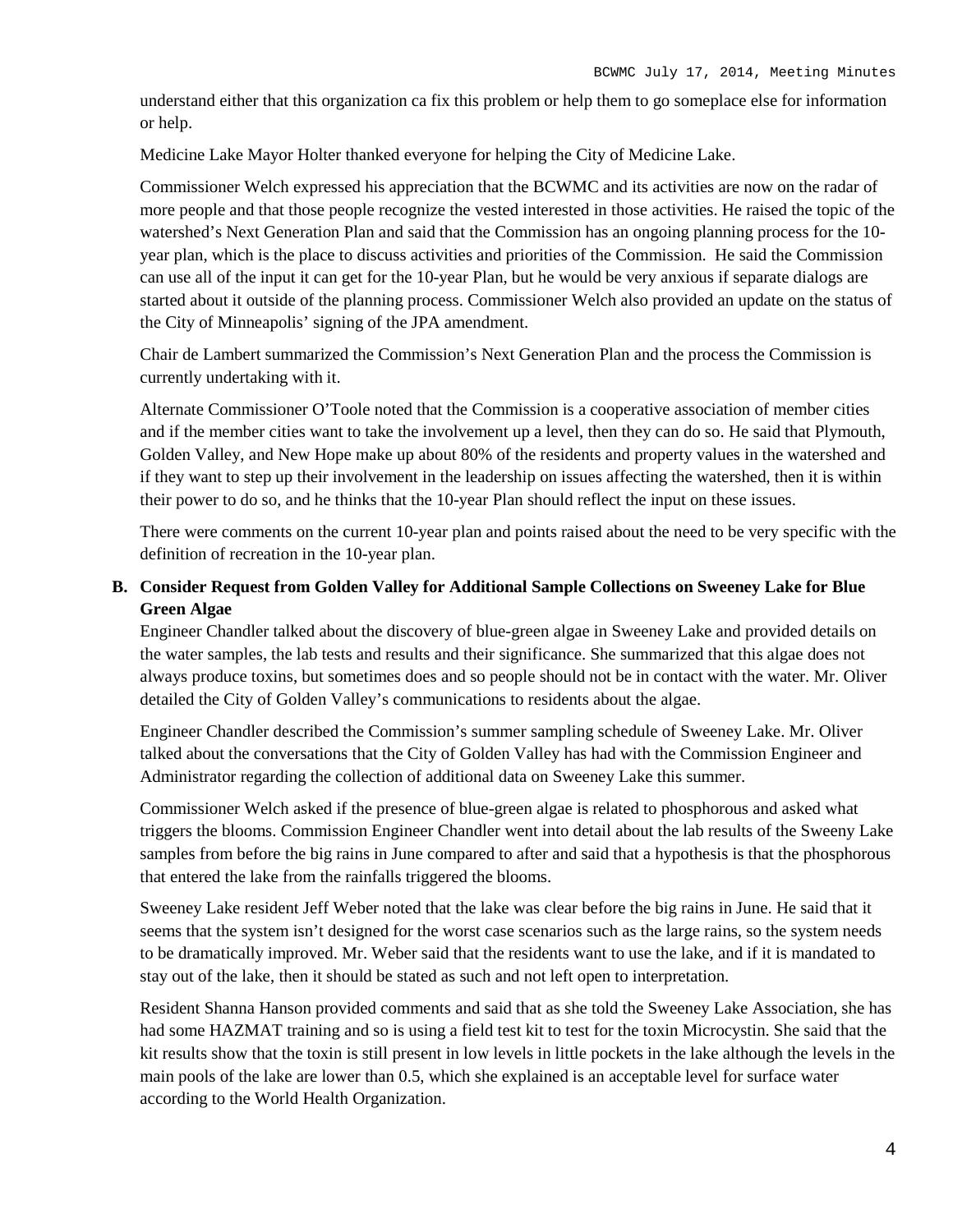Mr. Oliver said that the City of Golden Valley would appreciate it if she would share the data. There was discussion of the procedure for determining which labs the Commission Engineer uses for processing the samples.

Northwood Lake resident Laura Leonhardt said that Northwood Lake has had quite an algae bloom as well. She said she has seen people out on the lake kayaking and stand-up paddle boarding and she is concerned about the possible presence of blue-green algae.

Sweeney Lake Resident Christy Lueck commented that she has lived on the lake for 40 years and in that time the lake has never been this bad for this long. She said that she is highly concerned and appreciates anything that the Commission can do to help.

Ms. Hanson mentioned a citizen program through the University of Nebraska in which the volunteers use kits to test for blue-green algae. She said that an idea for the Commission for next year is to buy such kits and have citizens monitor for the algae. The Commission directed Administrator Jester to look into it.

Commissioner Black moved to approve the request from Golden Valley for funds in the amount of \$1,100 for the additional sample collection and toxin analysis. Commissioner Elder seconded the motion. Commissioner Mueller asked where the funds would come from in the Commission's budget. Engineer Chandler noted that the Administrator recommended the funds come from the Commission's Surveys and Studies fund. Commissioner Welch asked if allocating these funds would mean that something else would no longer be able to get done. Commission Engineer Chandler responded "no". There was a short discussion about the additional sampling in July and August. Mr. Oliver said more sampling in the end of September may be warranted but at this point that decision is premature.

Upon a vote, the motion carried 7-0 [Cities of Minnetonka and Robbinsdale absent from vote].

Commissioner Welch wanted to know if the Commission would know if the blue-green algae blooms were occurring on Northwood Lake. Engineer Chandler said the Commission is not monitoring Northwood Lake this summer and would have no data on algae. She said if the Commission wants something similar done on Northwood Lake such as the sampling on Sweeney Lake, the cost would be similar to the described cost of the additional sampling of Sweeney Lake.

There was discussion of getting a test kit to the CAMP volunteer for Northwood Lake to sample for the bluegreen algae toxin in order to see if additional analysis is needed. Commissioner Elder said that he would talk to the City of New Hope about the City covering the cost of the kit. There was also discussion about bringing in an expert to present to the Commission information on algae.

Commissioner McDonald Black said that blue-green algae is a major issue and suggested that the Commission develop a plan to address it such as a special committee or task force. TAC member Erick Francis said the City of St. Louis Park is being contacted with questions about blue-green algae, and St. Louis Park doesn't even have any recreational lakes. He recommended that the Commission and TAC meet to specifically talk about how to approach this issue.

The Commission directed Administrator Jester and Engineer Chandler to contact other agencies in Minnesota such as the Minnesota Pollution Control Agency (MPCA), Department of Health, Department of Natural Resources to find out if they have a handle on where the blue-green algae is coming from and to report back at a top level to the Commission. The Commission also directed staff to coordinate someone coming in and educating the Commission on the issue at the August meeting.

## **C. Receive Update on Schaper Pond Diversion Project**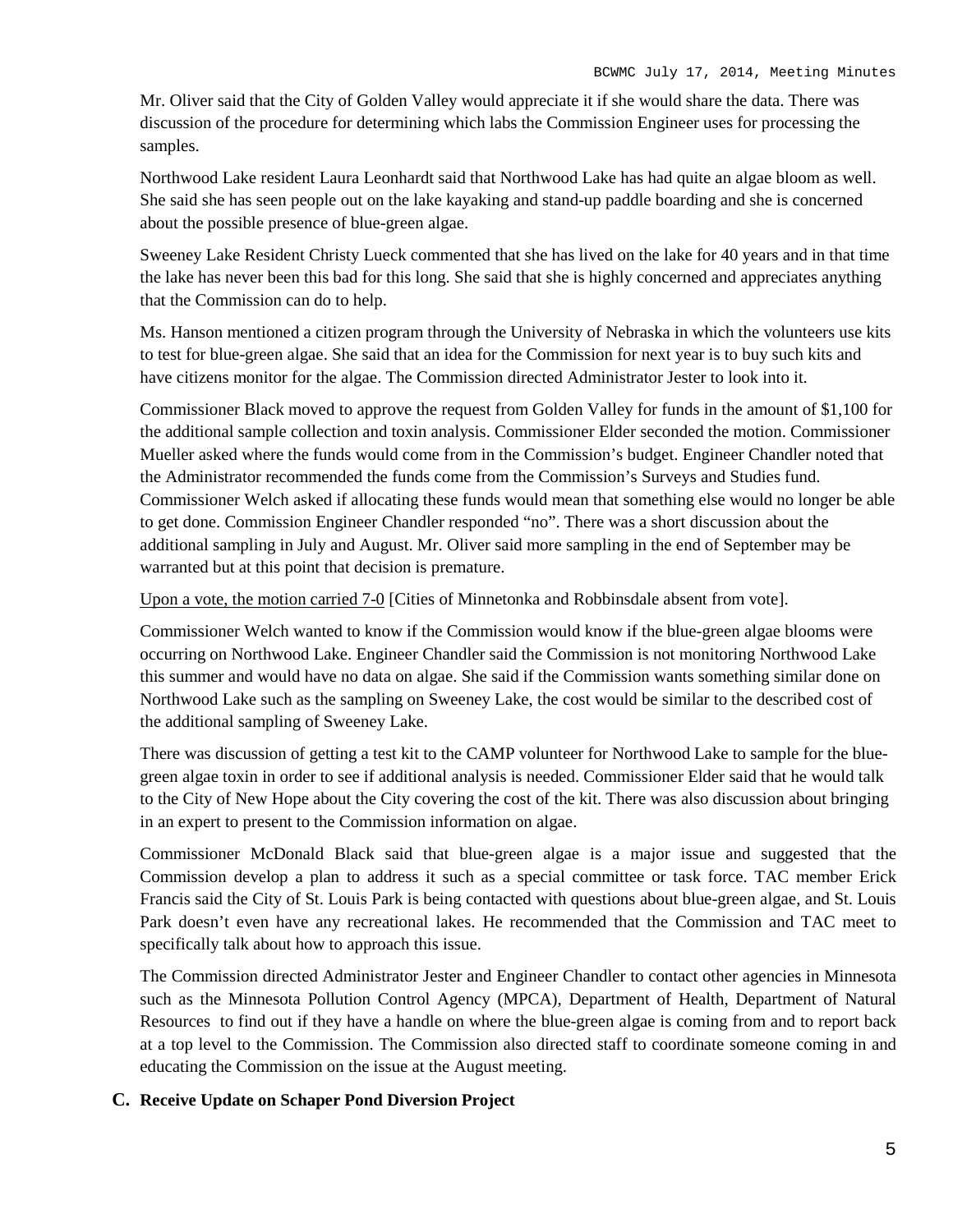Chair de Lambert reported that he, TAC member Jeff Oliver and Commission Engineer Len Kremer recently met with MPCA Commissioners John Linc Stine and other MPCA staff regarding the Schaper Pond project. He reported that there was a positive reaction to the proposed project. Mr. Oliver reminded the Commission that it had authorized the feasibility report and final design for this project, and after the feasibility report was completed there were some issues with the permitting of the project. He said that due to those issues the City of Golden Valley opted not to pursue project design at that point. Mr. Oliver described the recent meeting on the project. He said he was encouraged that the MPCA Commissioner committed to finding a solution with the caveat that the City, Commission, and MPCA likely will not get everything they each are looking for and that the solution needs to be able to be applied state-wide. He described a forum that will occur later in the summer and said he'll keep the Commission apprised.

Mr. Oliver said that the City is waiting on a proposal for the design of the project and that the Commission will see the proposed agreement at the next Commission meeting. He said that he hopes that the project will be built this year.

### **D. Update on Next Generation Watershed Management Plan Development**

**i.** Plan Steering Committee Meeting Notes from 5/19/14 and 6/9/14

Plan Steering Committee Chair Linda Loomis provided an update on the recent meetings and the planning process.

**ii.** Commission Workshop Monday, August 11 4:00 p.m. to 6:00 p.m., Golden Valley City Hall

There was discussion of the goals of the workshop. The Commission set the workshop for Monday, August 11 from 4:00 to 6:00 p.m. at Golden Valley City Hall.

## **E. Approval to Request Extension of Clean Water Fund Grant for 2012 Main Stem Restoration Project**

Commissioner Welch reported that the 2012 Main Stem Restoration Project in Wirth Park has been delayed due to a delay in receiving a permit from the U.S. Army Corps of Engineers. He summarized the project and its funding and contracting. He said that he would provide an update again at next month's Commission meeting. Commissioner Welch moved approval of requesting an extension of the Clean Water Fund grant for the 2012 Main Stem Restoration Project. Commissioner Black seconded the motion. Upon a vote, the motion carried 7-0 [Cities of Minnetonka and Robbinsdale absent from vote].

## **6. COMMUNICATIONS**

- **A. Administrator:** No Administrator Communications
- **B. Chair:** No Chair Communications
- **C. Commissioners:** No Commissioner Communications
- **D. TAC Members:** No TAC Communications
- **E. Committees:** No Committee Communications
- **F. Legal Counsel:** No Legal Communications

### **G. Engineer:**

**i.** Engineer Chandler reported that the Commission Administrator asked for a follow up on reports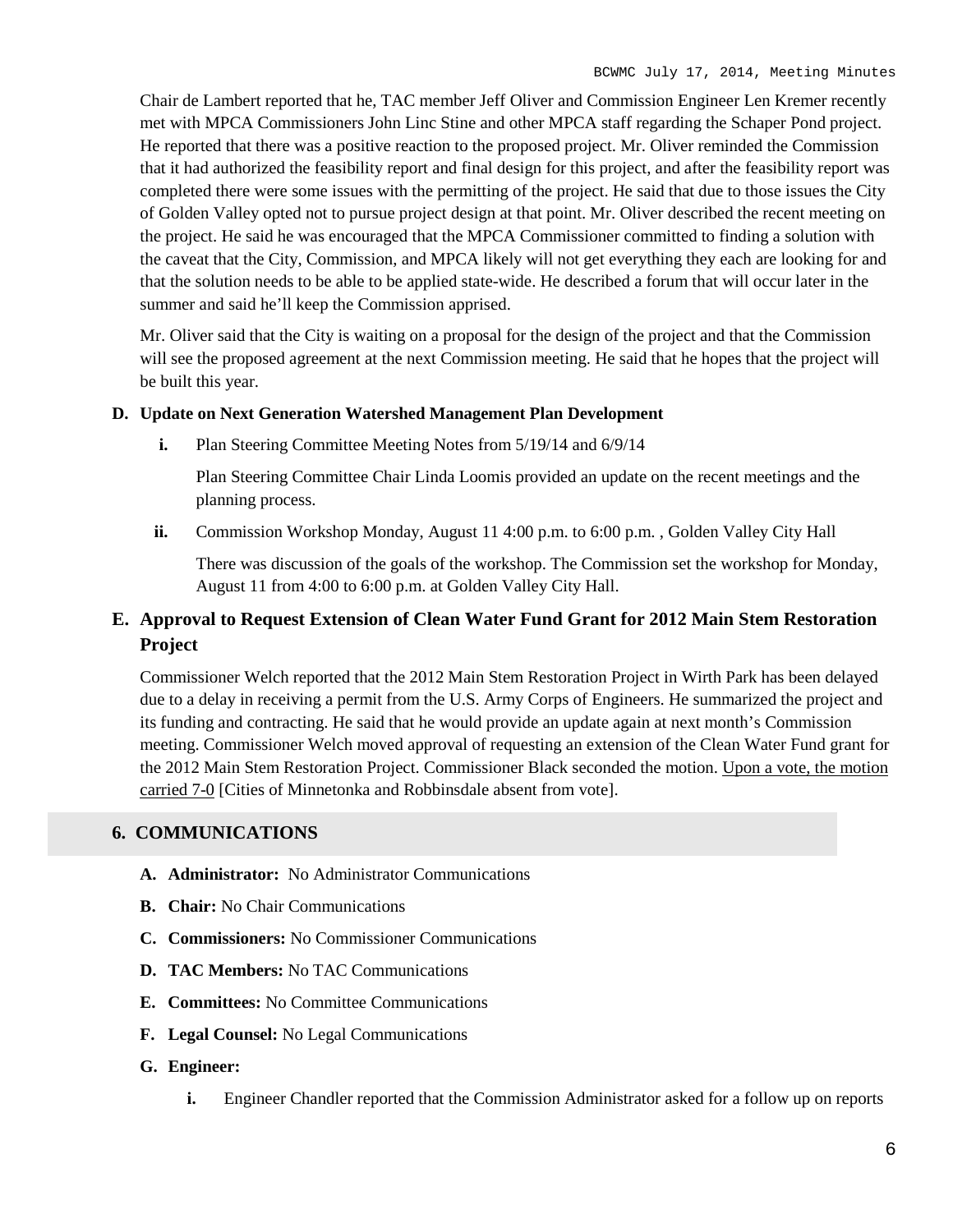of a sewage discharge into Bassett Creek. Engineer Chandler said that she received confirmation of the discharge into Bassett Creek, just downstream of the Medicine Lake Outlet at the manhole on the east side of the creek. Engineer Chandler said that the report confirmed that the discharge was 1,000 gallons over an 18-hour period due to the lift station being at capacity so everything was backing up.

- **ii.** Engineer Chandler said that the Commission Engineer asked the Metropolitan Council to perform a trend analysis on the chloride results at the WOMP station. She said that the Met Council has done the analysis, which shows that over the 10 to 12-year sample period there is an increasing trend in chloride concentration. She said that the analysis appears to show a leveling off in more recent years but more years of data are needed before a conclusive trend can be detected. Engineer Chandler said that the Metropolitan Council says that a report will be coming.
- **iii.** Engineer Chandler announced that Hennepin County started a water consortium and the first meeting is on July 22. She said that she plans to attend the meeting in Administrator Jester's absence.
- **iv.** Engineer Chandler noted that the recent water level of Medicine Lake reached 889.44, which perhaps wasn't even the peak level and which is the highest measured since 1991. She reported that the recent water level on Sweeney Lake was the highest since 2005 and that the water elevations at the structure at Wirth Lake Golf Course were still high but below the levels of the 10-year event.
- **v.** Engineer Chandler said that she has the Department of Natural Resources June hydrology report and can have staff forward it to Chair de Lambert.

# **7. INFORMATION ONLY (Available at http://www.bassettcreekwmo.org/Meetings/2014/2014-July/2014JulyMeetingPacket.htm**

- A. Grant Tracking Summary and Spreadsheet
- B. WCA Notices, Plymouth
- C. Metro Blooms Collaboration with Blue Thumb
- D. WMWA April and May Meeting Minutes

## **8. ADJOURNMENT**